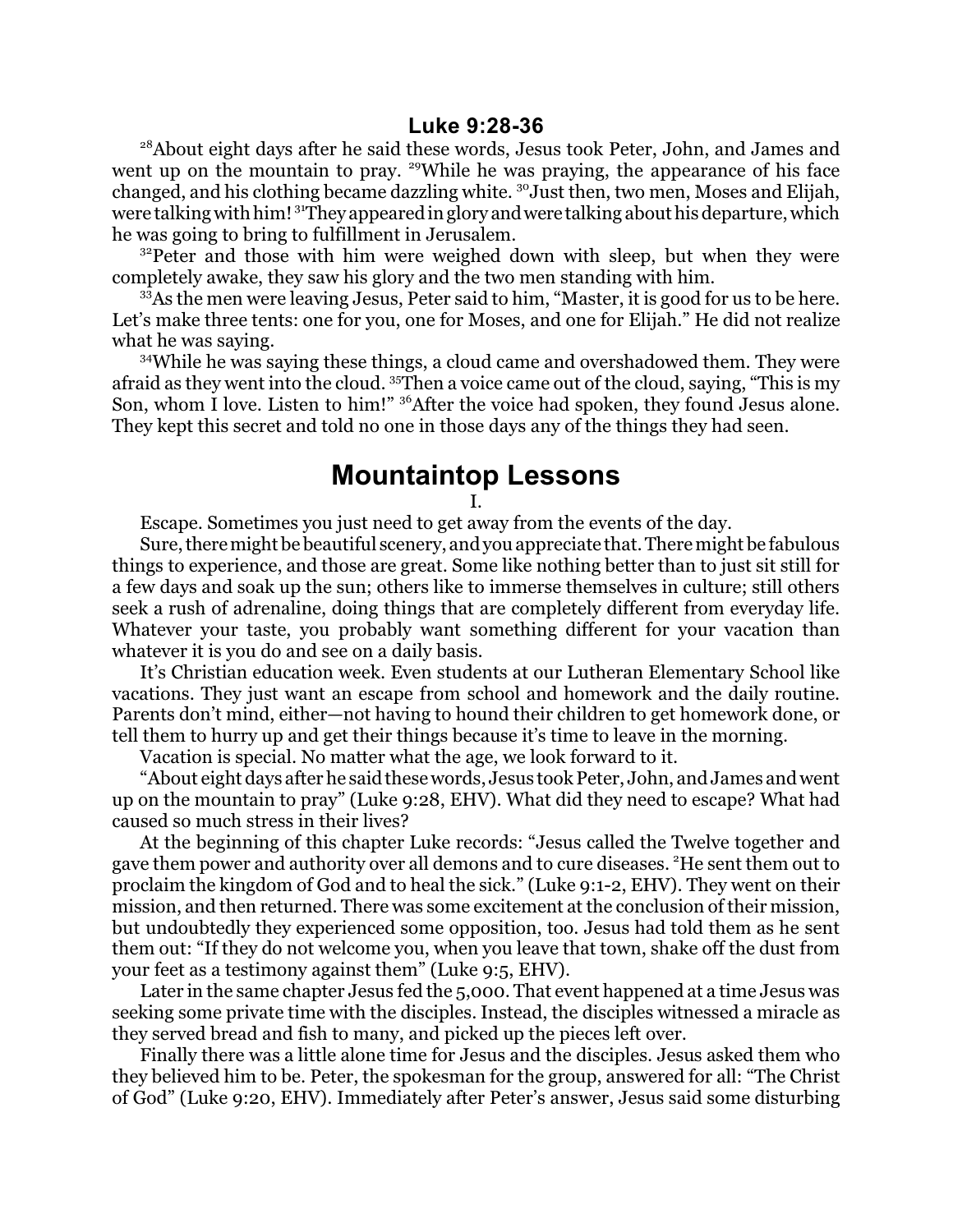things. "The Son of Man must suffer many things and be rejected by the elders, chiefpriests, and experts in the law. He must be killed and be raised on the third day" (Luke 9:22, EHV).

After the highs of healing the sick and driving out demons as the disciples spoke about the kingdom of God, and the lows of having to walk out of some towns when they were rejected, and some more highs of experiencing the unmistakably miraculous power of Jesus as he fed the multitudes with a bag lunch, this roller coaster was getting to be a bumpy ride.

Confusion.

What were they to think? What were they to feel? The things Jesus told them were distinctly uncomfortable.

## II.

They had no idea. Things were going to get worse. Far worse. Jesus hadn't been using hyperbole when he said he was going to suffer and die and rise again. If they *thought* their emotions had been in turmoil throughout the events of the last few days and weeks, they would soon find out what that *really* meant.

After announcing his impending death, Jesus had said to them: "If anyone wants to come after me, let him deny himself, take up his cross daily, and follow me" (Luke 9:23, EHV). They didn't know that the death Jesus would face would be on the cross; they just knew they didn't want to even consider the possibility that Jesus would die. As for them taking up their own crosses, they didn't really understand that, yet, either. They would learn.

They needed a vacation. Up the mountain Jesus led them for a relaxing prayer session.

"While he was praying, the appearance of his face changed, and his clothing became dazzling white. <sup>30</sup>Just then, two men, Moses and Elijah, were talking with him!" (Luke 9:29-30, EHV).

Now *this* was more like it! They understood that Jesus was the Messiah. *This* was what they had dreamed of. *This* was the kind of glory Jesus deserved. Moses and Elijah there? Clothes a dazzling white color? Jesus' face changed, and was glowing, too?

"Peter and those with him were weighed down with sleep" (Luke 9:32, EHV). I can imagine that Peter, James, and John were completely relaxed by the events ofthis vacation. What a relief it was not to have all the ups and downs of the past days and weeks!

"When they were completely awake, they saw his glory and the two men standing with him." (Luke 9:32, EHV). What a relief to see Jesus in the glory they knew was his due.

"Peter said to him, 'Master, it is good for us to be here. Let's make three tents: one for you, one for Moses, and one for Elijah'" (Luke 9:33, EHV). Have you ever had a vacation you just didn't want to end? Probably. The place is just so perfect. The activities so wonderful. You probably posted pictures on social media. You gushed about the experience. Maybe you even thought it would be a good idea to move there.

"[Peter] did not realize what he was saying" (Luke 9:33, EHV). If you stayed at your favorite vacation spot forever, it just wouldn't be the same. People who live there take vacations, too, and they go someplace else to experience some other thing. If you lived there, it wouldn't be an endless vacation.

It isn't just Peter or his companions who get bedazzled by Jesus' transfiguration. The good in Jesus' transfiguration is plain for all to see. There it is, pure as light. Jesus is God.

If you want to stay up there on the mountaintop with Peter, James, and John, and with Jesus, Moses, and Elijah, you are missing the big picture, just as Peter and his companions did.